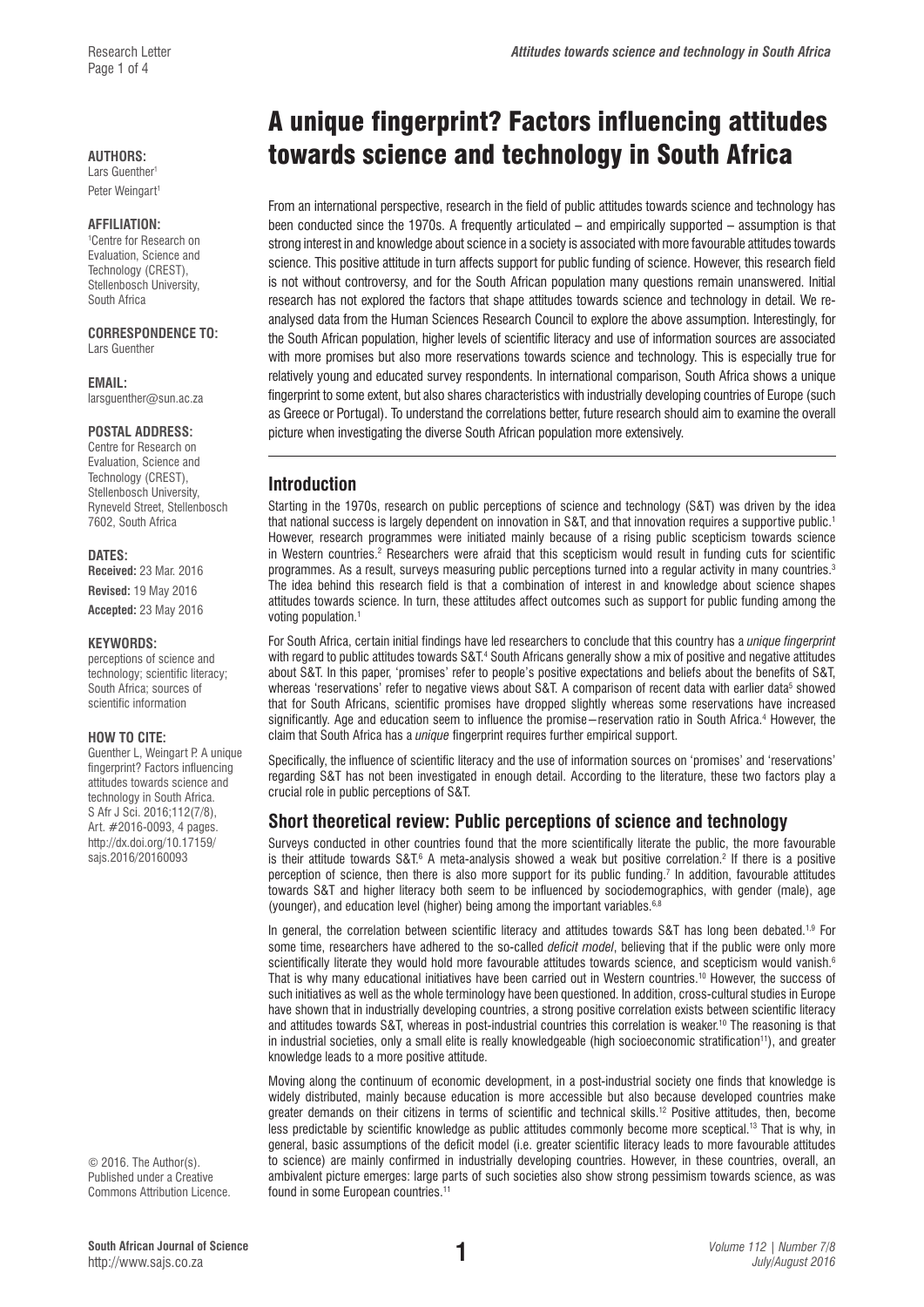Interestingly, for South Africa, we have no reports answering whether and to what extent factors such as scientific literacy and use of information sources differentially influence attitudes towards S&T. Addressing this research gap was the central goal of our investigation. Our main research question was: *What are the strongest predictors influencing public attitudes towards S&T in South Africa?*

### **Method**

### *Research design and sample*

Our investigation was a secondary analysis of data from the Human Sciences Research Council 2010 wave of the South African Social Attitudes Survey (SASAS 2010). The number of participants (*n*) was 3183. To obtain a representative sample of the South African population, three stratification variables were used: province, geographic type and majority population group, and the data were weighted accordingly.4 Data collection took place between November and December 2010, using face-to-face interviews. The SASAS 2010 included, among others, items to measure attitudes towards S&T, scientific literacy and sources of scientific information.4

#### *Measurement*

Within SASAS 2010, seven items measured respondents' attitudes to S&T  $(\alpha=0.80)$  using a 5-point rating scale (1=strongly agree; 5=strongly disagree).4 Our confirmatory factor analysis using principal component analysis and Varimax rotation (KMO=0.84) resulted in two factors. The first factor (4 items;  $\alpha$  = 0.79) was 'promises towards S&T' (Eigenvalue=3.25, explaining 46% of the variance). The second factor (3 items; *α*=0.65) was 'reservations towards S&T' (Eigenvalue=1.06, explaining 15% of the variance).

Hence, two additive indexes served as dependent variables in our study: promises (mean=2.52;  $s.d. = 1.387$ ) and reservations  $(2.77 \pm 1.225)$ towards S&T. These factors are congruent with the literature.8,14 'Promises' refer to positive expectations and beliefs in the benefits of S&T (sample item: 'S&T are making our lives healthier, easier, and more comfortable'), whereas 'reservations' refer to negative consequences and predispositions concerning S&T (sample item: 'Science makes our way of life change too fast').<sup>15</sup>

**Table 1:** Claims to measure scientific literacy and responses

| <b>Scientific claim</b>                                    | <b>True</b>        | <b>False</b>       | Don't know |  |
|------------------------------------------------------------|--------------------|--------------------|------------|--|
| The centre of the Earth is very hot.                       | 79% <sup>+</sup>   | 9%                 | 12%        |  |
| Flectrons are smaller than atoms.                          | $39%$ <sup>+</sup> | 33%                | 28%        |  |
| Antibiotics kill viruses as well as bacteria.              | 43%                | 38%+               | 19%        |  |
| Human beings developed from earlier<br>species of animals. | $34%$ <sup>+</sup> | 46%                | 20%        |  |
| The sun rotates around the Farth.                          | 47%                | $42%$ <sup>+</sup> | 10%        |  |
| The oxygen we breathe comes from plants.                   | $82%$ <sup>+</sup> | 8%                 | 9%         |  |

<sup>†</sup>  *= correct answer* 

We set the independent variables to be 'scientific literacy', 'sources of scientific information' and sociodemographic data. Scientific literacy had been measured using six items asking respondents to indicate whether a scientific claim is true or false, or that they did not know  $(\alpha = 0.84)$ . The results of the analysis are shown in Table 1. Based on the number of correct answers, an additive index for scientific literacy  $(3.14 \pm 1.445)$  was created. Sources of scientific information ( $\alpha$ =0.87) had been assessed on a 5-point rating scale (1=very often; 5=never) asking how often several sources were used by respondents to access information about S&T. The mean scores (with *s.d.*) were as follows: television  $2.57 \pm 1.494$ ; radio  $2.86 \pm 1.396$ ; newspapers  $3.30 \pm 1.387$ ; books/magazines  $3.56 \pm 1.341$ ; the Internet  $4.19 \pm 1.274$ ; other people  $3.21 \pm 1.330$ ; and public spaces  $4.04 \pm 1.219$ .

Relevant sociodemographic variables for this investigation were gender (52% female), age  $(37.03 \pm 20$  years), level of education (low 18%, medium 67%, high 15%), and social class (lower 42%, working 24%, middle 27%, upper middle 4%, upper 1%).

### **Findings**

To answer the research question, hierarchical regressions for both dependent variables were tested (Table 2). Using 'promises towards S&T' as a dependent variable (*F*=683051.17; *d.f.*=12; *p*<.001), the findings showed that the more scientifically literate respondents were, the higher the promises towards S&T. Scientific literacy was the strongest predictor. Other meaningful findings were that the more respondents used television and books/magazines as sources of scientific information, the greater their perception of promises towards S&T. In addition, two sociodemographic variables had an important influence. In this sample, the younger the participants and the higher their level of education, the more favourable their attitude towards S&T.

For 'reservations towards S&T' as a dependent variable (*F*=338065.82;  $d.f = 12$ ;  $p < .001$ ), the findings showed that the more scientifically literate the respondents, the higher their reservations towards S&T. Again, scientific literacy was the strongest predictor. In addition, for the sample we studied, reservations towards S&T increased the more respondents used television, radio, newspapers, or public spaces as sources of scientific information. However, reservations decreased when books/magazines or the Internet were used as a source. Three sociodemographic variables were among the strongest predictors: reservations were stronger for younger people, more educated respondents, and people from lower social classes.

### **Conclusion**

In terms of the South African population, our study showed that knowledge (greater knowledge), age (younger) and education (more educated) were associated with more favourable attitudes to S&T. In an international comparison, South Africa shares characteristics with industrially developing countries of Europe, such as Greece and Portugal.<sup>11</sup> In postindustrial European countries, the correlation between knowledge and positive attitudes is weaker.10 In the USA, promises and reservations are negatively correlated.14 For Europe, researchers found that lower social classes of the population in less advanced countries hold stronger reservations towards S&T than higher social classes.15 In South Africa, however, scientific literacy increased both promises and reservations towards S&T; hence, South Africa indeed has a *unique fingerprint*.

A rationale for this finding could be that more knowledgeable, educated and younger South Africans see S&T as the route to progress; however, they also have reservations that science changes their lives too much.<sup>11</sup> In a recent international study, the South African sample was the one that agreed most strongly that people believe too often in science and not enough in feelings and faith. However, South Africans also believed most strongly that science is able to solve problems<sup>16</sup> - perfectly representing this ambivalence. One finding of our study, namely that a lower social class also shares more reservations, shows that future investigations need to explore in greater detail the specific correlations between the variables.

Despite these illuminating findings, our investigation was merely a secondary analysis of existing data. We thus had no control over the type of constructs and items tested, and as a result can present only a partial picture. Further research questions should include whether this attitudinal ambivalence among relatively more literate and educated South Africans leads to greater support of public funding. In addition, the role of trust in science and scientific institutions, or interest in science, needs to be further explored, because both are central when measuring public perceptions of science.12 To understand the role of information sources fully, a qualitative design could explore what kinds of sources shape public attitudes. Because South Africa is on many levels a highly diverse country, it would also be interesting to see to what extent the lifeworlds of different segments of the public influence people's perceptions of science. We propose to answer these research questions in our future investigations.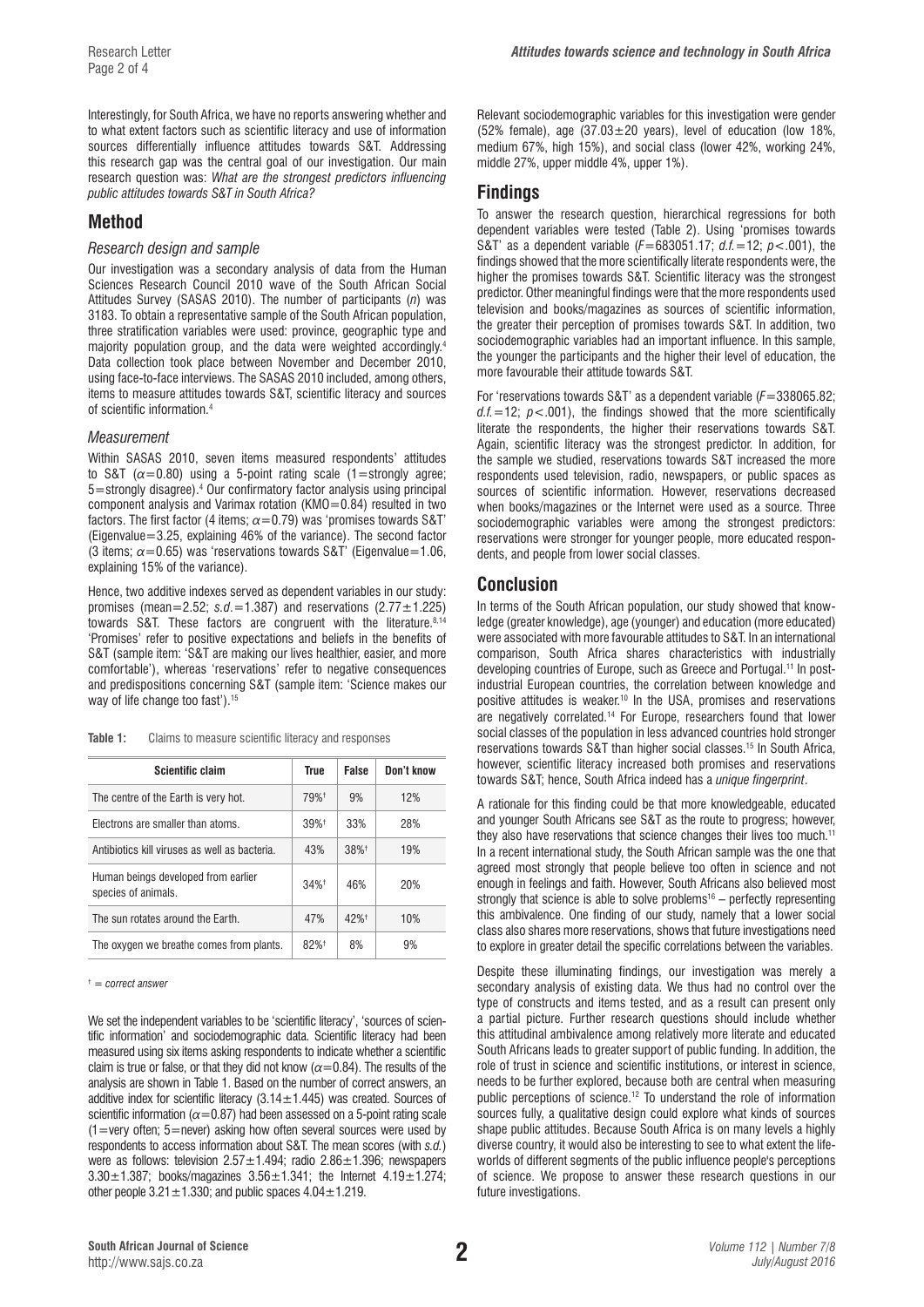#### **Table 2:** Results of hierarchical regressions

|                                                                 | Model 1 |              | <b>Model 2</b> |            | <b>Model 3</b> |            |  |  |  |
|-----------------------------------------------------------------|---------|--------------|----------------|------------|----------------|------------|--|--|--|
| <b>Variables</b>                                                | β       | $\mathbf{f}$ | β              | t          | β              | t          |  |  |  |
| Dependent variable: Promises towards science and technology     |         |              |                |            |                |            |  |  |  |
| Scientific literacy                                             | $-.384$ | $-2322.37$   | $-.350$        | $-2077.90$ | $-.328$        | $-1905.79$ |  |  |  |
| Television as information source                                |         |              | .189           | 793.49     | .175           | 735.21     |  |  |  |
| Radio as information source                                     |         |              | .001           | 5.94       | .019           | 79.53      |  |  |  |
| Newspapers as information source                                |         |              | $-.017$        | $-65.67$   | $-.030$        | $-116.30$  |  |  |  |
| Books/magazines as information source                           |         |              | .070           | 274.17     | .054           | 210.21     |  |  |  |
| Internet as information source                                  |         |              | $-.018$        | $-87.01$   | $-.034$        | $-163.08$  |  |  |  |
| Other people as information source                              |         |              | $-0.012$       | $-58.69$   | $-.007$        | $-34.31$   |  |  |  |
| Public spaces as information source                             |         |              | .019           | 89.99      | .013           | 62.11      |  |  |  |
| Gender                                                          |         |              |                |            | .013           | 80.14      |  |  |  |
| Age                                                             |         |              |                |            | .078           | 467.59     |  |  |  |
| Level of education                                              |         |              |                |            | $-080$         | $-435.49$  |  |  |  |
| Social class                                                    |         |              |                |            | $-0.012$       | $-69.46$   |  |  |  |
| Adjusted $R^2$                                                  | 14.8    |              | 19.5           |            | 20.8           |            |  |  |  |
| Dependent variable: Reservations towards science and technology |         |              |                |            |                |            |  |  |  |
| Scientific literacy                                             | $-.230$ | $-1316.08$   | $-.227$        | $-1273.38$ | $-.221$        | $-1210.62$ |  |  |  |
| Television as information source                                |         |              | .131           | 518.98     | .128           | 505.87     |  |  |  |
| Radio as information source                                     |         |              | .049           | 188.56     | .053           | 204.91     |  |  |  |
| Newspapers as information source                                |         |              | .078           | 288.14     | .079           | 290.11     |  |  |  |
| Books/magazines as information source                           |         |              | $-063$         | 231.78     | $-.074$        | $-269.24$  |  |  |  |
| Internet as information source                                  |         |              | $-.096$        | 443.43     | $-.092$        | $-418.72$  |  |  |  |
| Other people as information source                              |         |              | .050           | 229.10     | .047           | 218.51     |  |  |  |
| Public spaces as information source                             |         |              | .067           | 302.54     | .067           | 305.04     |  |  |  |
| Gender                                                          |         |              |                |            | .039           | 225.01     |  |  |  |
| Age                                                             |         |              |                |            | .051           | 287.12     |  |  |  |
| Level of education                                              |         |              |                |            | $-.050$        | $-257.40$  |  |  |  |
| Social class                                                    |         |              |                |            | .054           | 292.43     |  |  |  |
| Adjusted $R^2$                                                  | 5.3     |              | 10.7           |            | 11.6           |            |  |  |  |

*Note. All results are significant (p<.001). Bold numbers in Model 3 are the strongest predictors.*

### **Acknowledgements**

This work is based on research supported by the South African Research Chairs Initiative of the Department of Science and Technology together with the National Research Foundation (NRF) of South Africa (Grant Number 93097). The opinions, findings, conclusions and recommendations expressed in this paper are those of the authors, and the NRF does not accept any liability in this regard. The data used in this study were obtained from the South African Human Science Research Council. For discussions on conceptualising the study, we wish to thank Michael Gastrow, Marina Joubert and Kalayvan Nadar. We also wish to thank our proofreader Jackie Viljoen.

## **Authors' contributions**

L.G. analysed the data and was the main author. P.W. was the project manager and was involved in conceptualising the study and writing.

### **References**

- 1. Besley JC. The state of public opinion research on attitudes and understanding of science and technology. B Sci Technol Soc. 2013;33(1/2):12–20. [http://](http://dx.doi.org/10.1177/0270467613496723) [dx.doi.org/10.1177/0270467613496723](http://dx.doi.org/10.1177/0270467613496723)
- 2. Allum N, Sturgis P, Tabourazi D, Brunton-Smith I. Science knowledge and attitudes across cultures: A meta-analysis. Public Underst Sci. 2008;17:35– 54. <http://dx.doi.org/10.1177/0963662506070159>